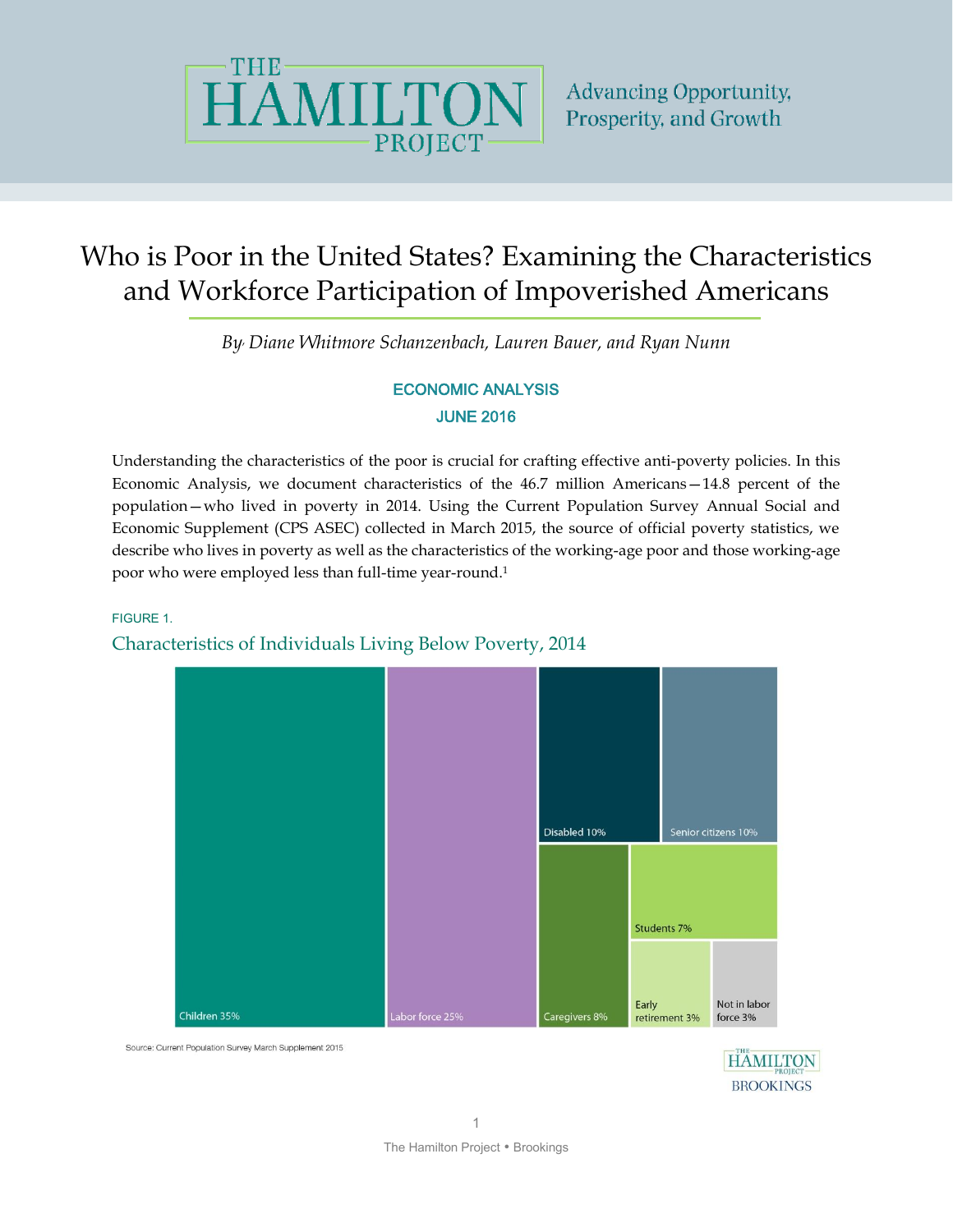Consider the following sobering statistics, illustrated in the figure above:

- More than a third of those who live in poverty are children. More than 15.5 million children lived in poverty in 2014.
- About 13 percent of those living in poverty are senior citizens or retired.
- A quarter of those who live in poverty are in the labor force—that is, working or seeking employment.
- A tenth of those in poverty are disabled.
- Eight percent of those living in poverty are caregivers, meaning that they report caring for children or family.
- Students, either full- or part-time, make up another seven percent of those living in poverty.
- Just three percent of those living in poverty are working-age adults who do not fall into one of these categories—that is, they are not in the labor force, not disabled, and not a student, caregiver, or retired.



#### FIGURE 2.

## Characteristics of Working-Age Adults Living Below Poverty, 2014

Source: Current Population Survey March Supplement 2015

Just over half of those who live in poverty are of working-age, defined as between the ages of 18 and 64. Figure 2 categorizes working-age adults living below the poverty line in 2014. Among working-age adults living in poverty, 45% are in the labor force:

 13 percent are full-time, year-round workers, meaning that they usually worked 35 hours or more per week for at least 50 weeks during 2014.

**HAMILTON** 

**BROOKINGS** 

- Just over one quarter of poor working-age adults work less than full-time year-round, meaning that they worked during the previous year, but not on a full-time, full-year schedule.
- 5 percent report that they are seeking employment a classification that means that these adults were in the labor force – throughout the year.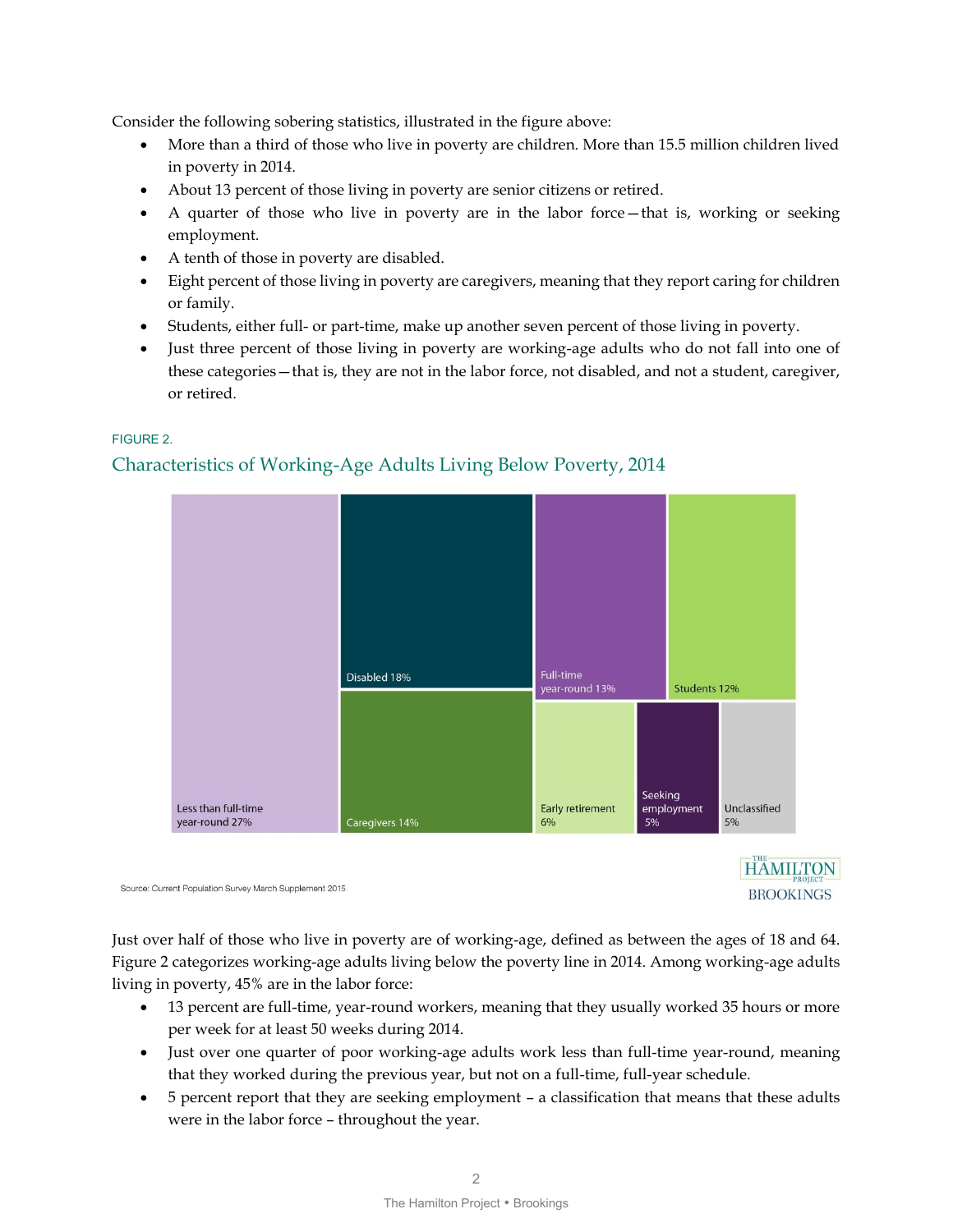The remaining 55 percent of working-age adults are not in the labor force. Additional data from the CPS ASEC, which asks respondents why they are not in the labor force, allows us to further describe who these non-workers are. As a share of the total working-age adult living in poverty population:

- $\bullet$  18 percent  $-a$  third of the non-workers living in poverty  $-a$  redisabled.
- 26 percent—just under half of non-workers—are caregivers or students.
- 6 percent are retired, though it is important to note that only the working-age population is considered here, so this constitutes early retirement.
- 5 percent of the total population of working-age adults in poverty are not in the labor force and are neither disabled, a caregiver, a student, nor retired.

Certainly some share of those who are disabled, a caregiver, a student, or retired—as well as the remaining small fraction outside those groups—are people who are capable of employment. As Figure 3 illustrates, a portion of those living in poverty who are disabled, a caregiver, a student, or retired are indeed in the labor force.

Though 13 percent of working-age adults living in poverty are working full-time year-round, about twice as many were employed less than full-time year-round in 2014. Figure 3 further investigates the composition of working-age adults living in poverty that reported usually working part-time and who were working part-time in March 2015.

#### FIGURE 3.

## Characteristics of Working-Age Adults Living In Poverty and Working Part-time, March 2015



Source: Current Population Survey March Supplement 2015

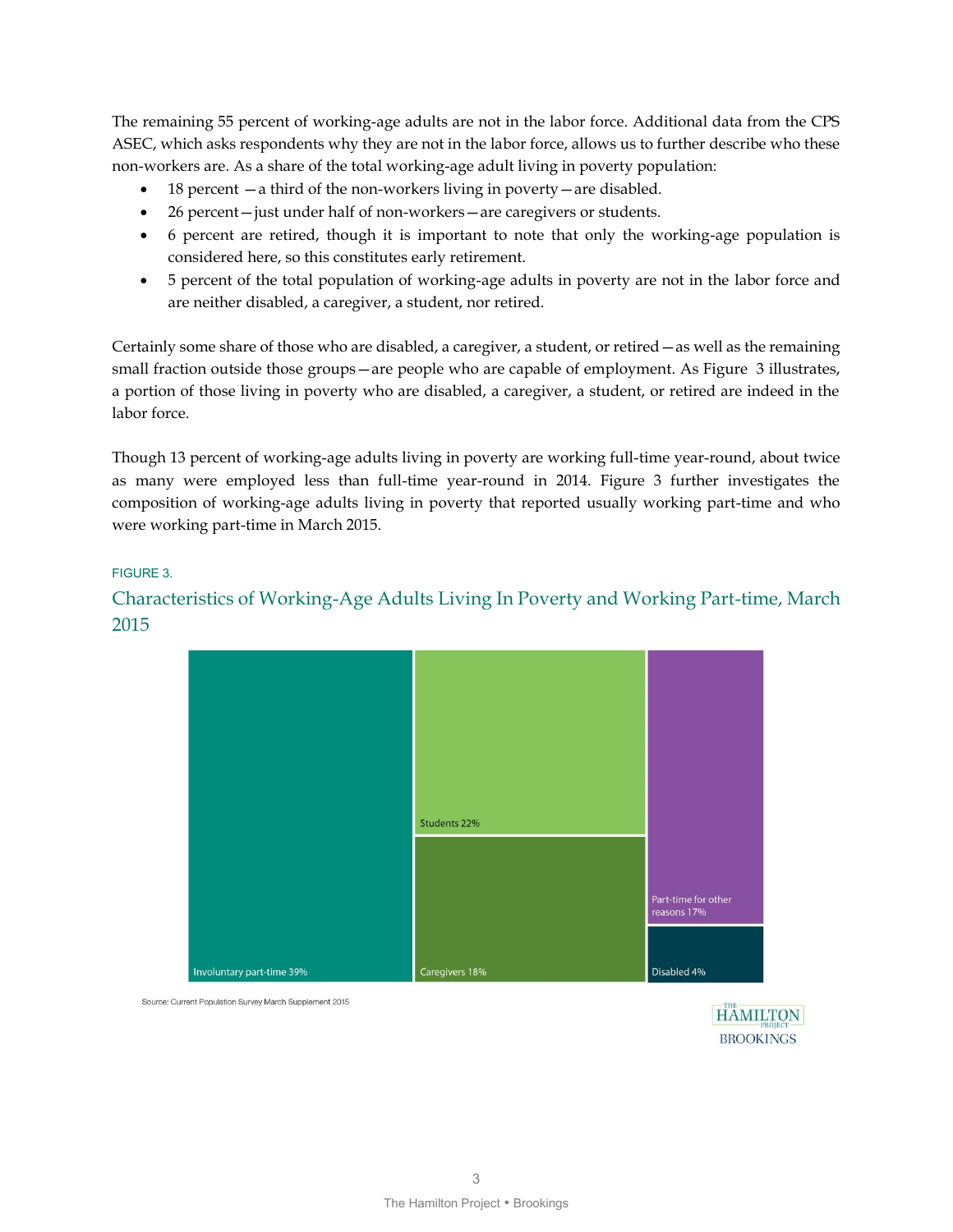About 40 percent of those working part-time during the year are involuntarily part-time – meaning that they would like to work full time but cannot due to an economic reason such as inability to find a full-time job, employer reduction of hours, or slack work. Just under half of part-time workers were students, caregivers, or disabled. Only about 1 in 6 of these part-time workers worked fewer than 35 hours a week or less than 50 weeks a year for some other reason.

In order to address poverty, we must first know who is poor. Using the most recently available data on poverty, we describe the population living in poverty as well as the working-age poor. This analysis suggests that most deviations from full-time, full-year employment are readily explicable in terms of factors like disability, education, or caregiving.

### **Endnotes**

1. We thank Arloc Sherman of the Center on Budget and Policy Priorities for helpful comments and for recalculating the characteristics of individuals living below poverty for calendar year 2012 using the Transfer Income Model, version 3 (TRIM3) microsimulation model as an analysis check. TRIM3 corrects for underreporting of benefit receipt in the CPS ASEC March and is maintained and developed by the Urban Institute, under primary funding from the Department of Health and Human Services. Calculations using this model were within about a percentage point of estimates using the ASEC supplement weight